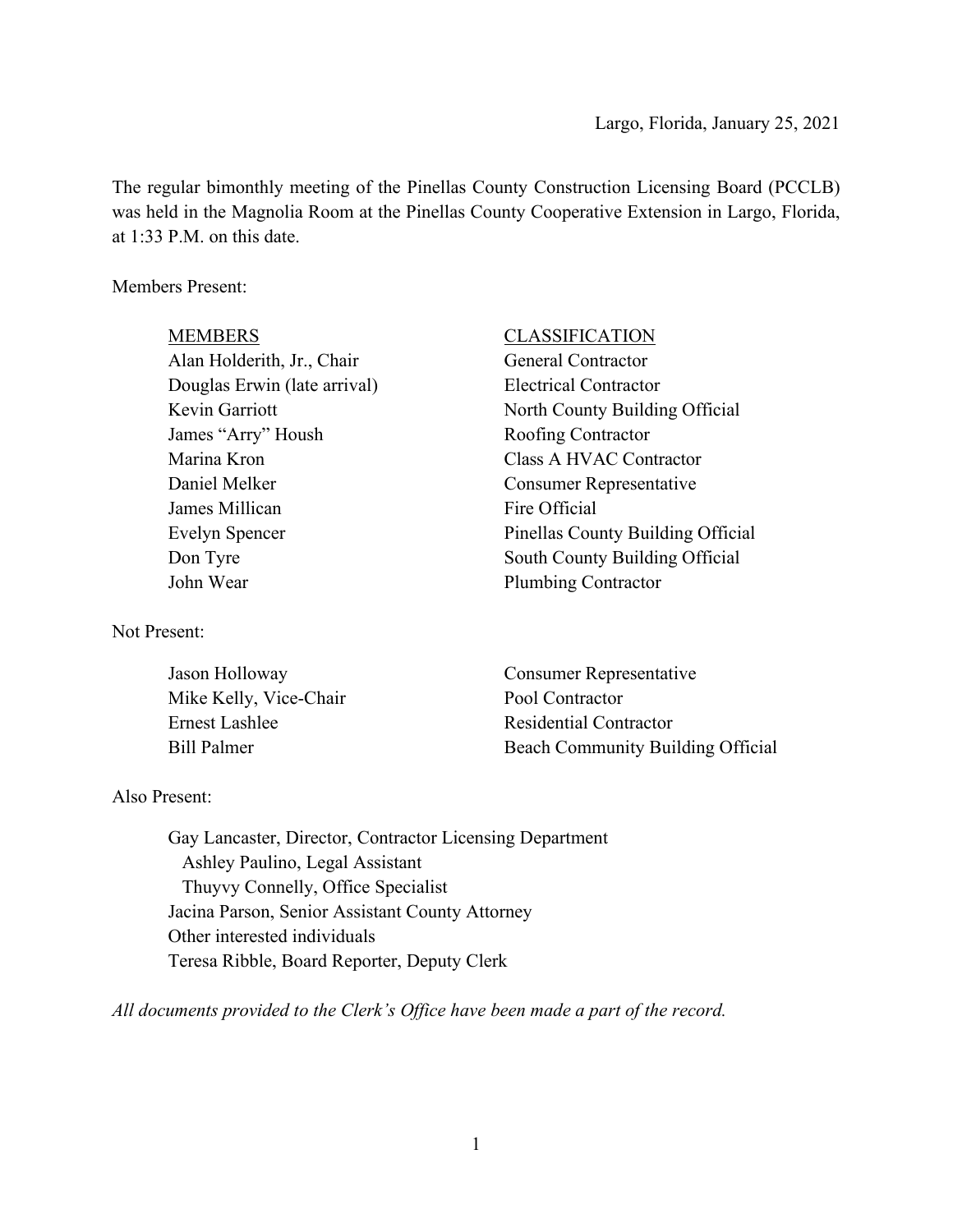January 25, 2021

# **CALL TO ORDER**

Chair Holderith called the meeting to order at 1:33 P.M.

## **PLEDGE OF ALLEGIANCE/ROLL CALL**

Chair Holderith led the Pledge of Allegiance, and Ms. Lancaster conducted a roll call of the members and confirmed the presence of a quorum.

## **APPROVAL OF MINUTES**

Upon motion by Chief Millican, seconded by Mr. Melker and carried unanimously, the minutes of the November 30, 2020 meeting were approved.

### **CONSENT AGENDA**

Chair Holderith presented the Consent Agenda items as follows:

Special Magistrate Hearing Minutes: November 10 and December 14, 2020

Examination Committee Reports: November 2020 – December 2020

Chief Millican moved, seconded by Mr. Melker and carried unanimously, that the Consent Agenda items be approved.

#### **PUBLIC HEARINGS**

Chair Holderith administered the Oath to persons planning to give testimony.

Local Technical Amendments: City of St. Petersburg

Ms. Lancaster noted that the request was heard by the Board of Adjustment and Appeals (BOAA) Florida Building Code in December; and that a two-thirds vote is required for the PCCLB to overturn its recommendation.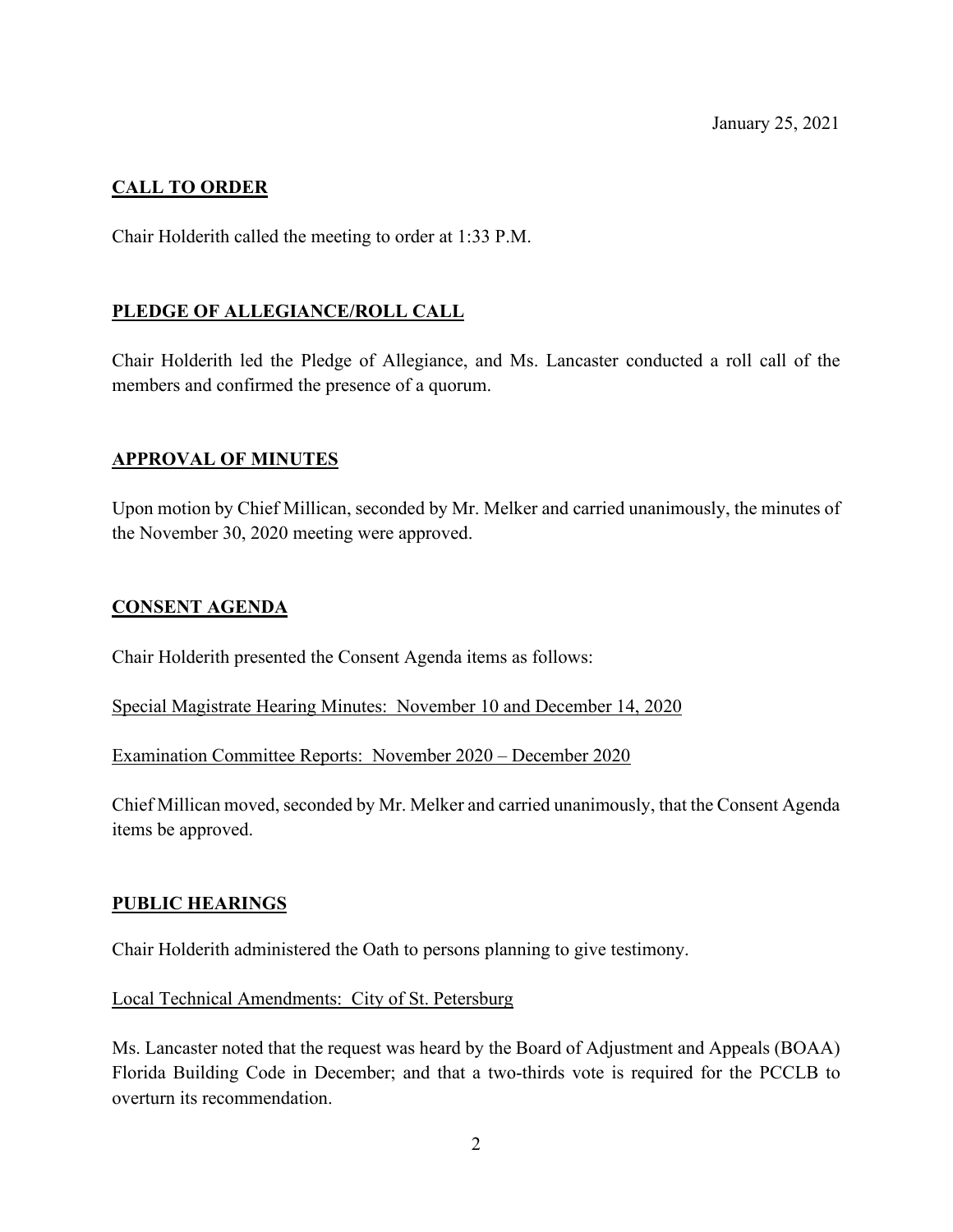City of St. Petersburg Director of Planning and Development Services Elizabeth Abernethy referred to a PowerPoint presentation and provided background information and data related to the proposed amendments. She indicated that they are limited to the Florida Building Code and designed to increase standards for multifamily residential construction in the Coastal High Hazard Area, requiring contractors to build higher and stronger structures that would be more resilient to storm surge, sea level rise, and wind damage; whereupon, BOAA Florida Building Code Chair Michael McCarthy reported that the Board voted to approve the amendments as submitted.

Mr. Tyre disclosed that he is the Building Official for the jurisdiction and indicated that the County Attorney's Office confirmed there would be no conflict of interest regarding the matter; and that he will be voting on the item in his official capacity as a PCCLB member.

Mr. Tyre moved, seconded by Mr. Melker and carried unanimously, that the Board approve the Local Technical Amendments.

> $\begin{matrix} * & * \end{matrix}$  \*  $\begin{matrix} * & * \end{matrix}$  \*  $\begin{matrix} * & * \end{matrix}$ Mr. Erwin arrived at 1:42 P.M.  $\begin{matrix} * & * \end{matrix}$  \*  $\begin{matrix} * & * \end{matrix}$  \*  $\begin{matrix} * & * \end{matrix}$

## **REGULAR AGENDA**

#### Abbey Khdair

Ms. Lancaster indicated that the expired permit cases listed on the agenda were continued from the November meeting; that the open permits have since been closed; and that the Building Department has rescinded all related violations.

#### Classification Change: Arnold M. Grodotz, License C-10365

Referring to a discussion held at the November 30, 2020 meeting, Ms. Lancaster recommended that the Decking, Caulking and Waterproofing classification be retired due to Mr. Grodotz being the only person licensed in the category; that his license be reclassified as a Painting Specialty Contractor, without examination; and that both actions become effective February 1, 2021.

Chief Millican moved, seconded by Mr. Tyre and carried unanimously, that the recommendation be accepted.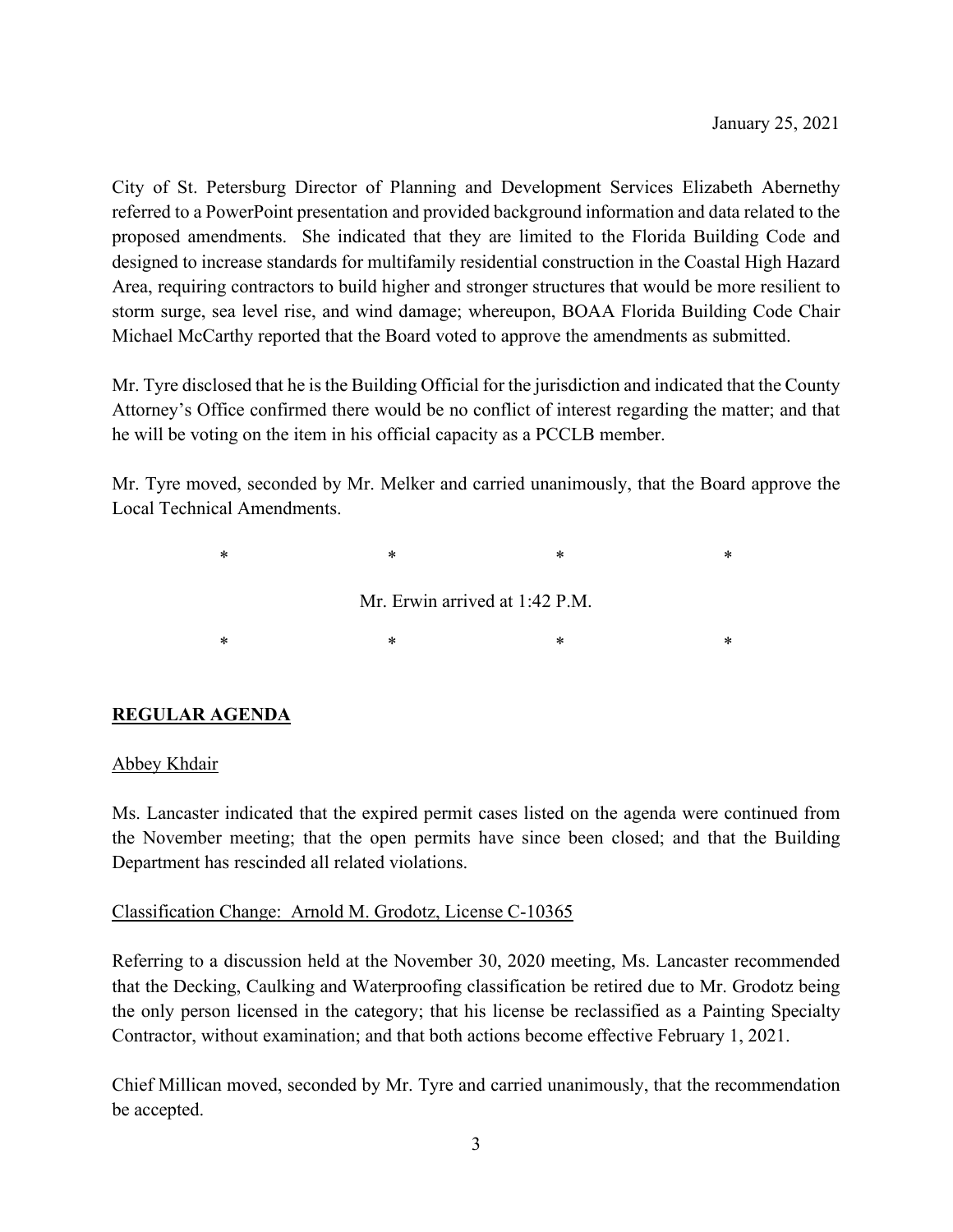# Proposed Legislation

Ms. Lancaster referred to proposed legislation included in the agenda packet and to a memorandum which provided the Board with summaries and staff opinions. She thanked the members for responding to a survey regarding the proposed legislation; whereupon, Chief Millican requested that the Board receive a report containing the responses.

## Amendments to Board Rules

Ms. Lancaster introduced the item and indicated that a review of the PCCLB rules is ongoing; that staff is working to better align the format to the Special Act; and that the proposed amendments being presented today are considered priorities.

Ms. Lancaster presented information regarding the proposed amendment to Rule 2.03 and indicated that staff is recommending that the Board confer authority for waiving written applicant examinations to an Examination Committee. In response to queries and comments, she related that the amendment would allow applications to be processed more quickly; that each classification contains criteria for establishing competencies; that language and reading barriers are some of the reasons for waiving the examination requirement; and that waiver requests have been rare. Chief Millican moved that the item be tabled to the next meeting, and discussion resumed; whereupon, Mr. Melker moved that the Board continue to hear the written examination waiver requests.

Chair Holderith indicated that there is consensus among the members to take no action on the item; and that no vote is needed. Responding to query by Ms. Lancaster, he confirmed that the Board has rejected the staff's recommendation at this time.

Referring to the proposed amendment for Rule 11.09, Ms. Lancaster summarized the Licensing Department's current practice and related that the staff recommendation is suspension of license for failure to resolve a dishonored check within 90 days following notification. Responding to queries and comments, she indicated that 90 days is a standard time period for resolution of an insufficient funds check; that the notification will provide information regarding the potential for license suspension; that the Clerk of the Circuit Court and Comptroller's Office requires a dishonored check to be satisfied with cash or money order; and that there is a process to notify jurisdictions of license suspensions. Mr. Garriott moved, seconded by Mr. Melker and carried unanimously, that the Board approve the amendment.

Referring to Rule 3.07 detailed in the agenda package, Ms. Lancaster related that Attorney Parson has recommended an amendment to change the word *shall* to *must* as follows: "[a]ll State certified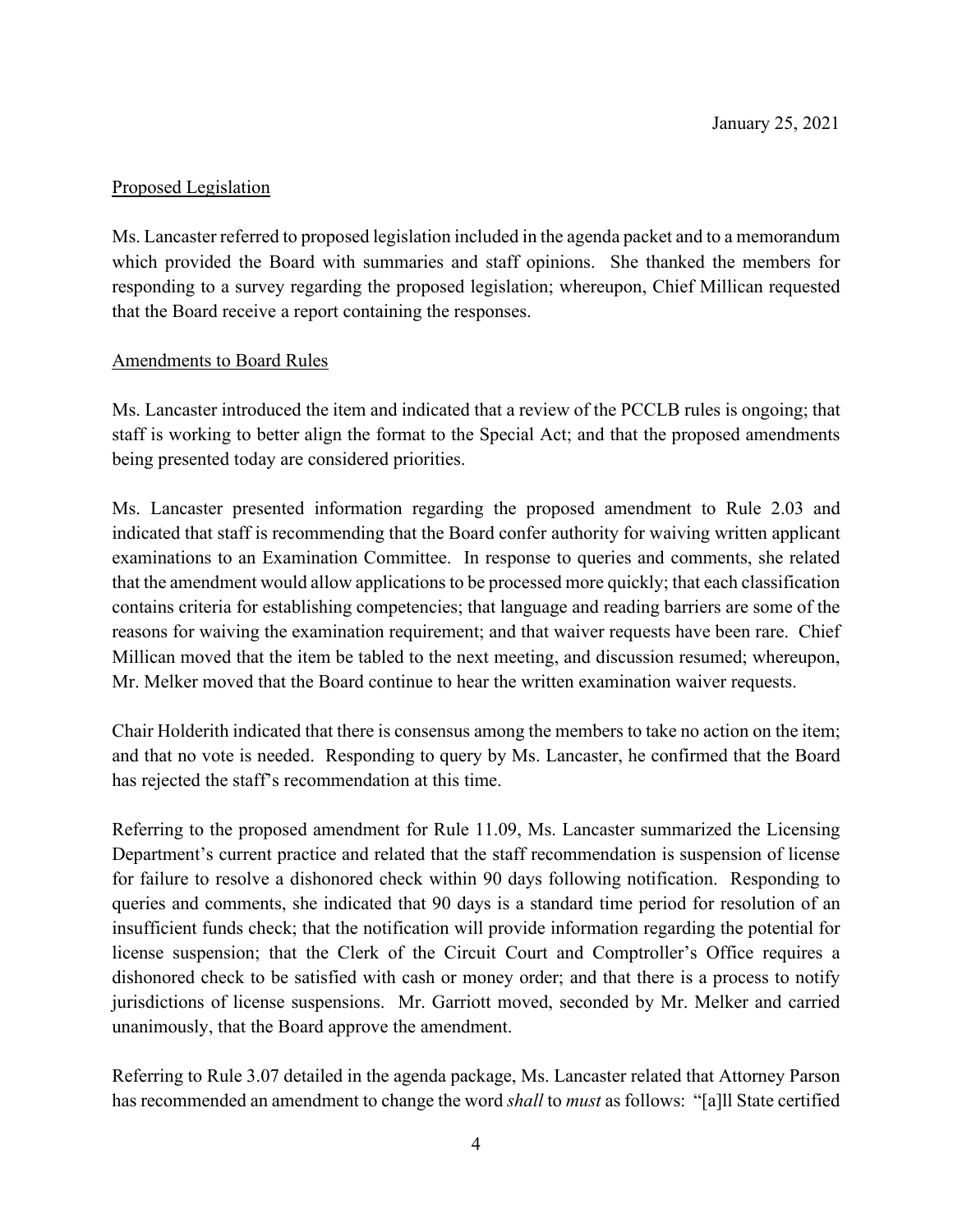contractors practicing in Pinellas County *must* be required to register with the Board…". In response to query by Chief Millican, Attorney Parson indicated that current case law recognizes the word *must* as invoking more authority; whereupon, Chief Millican moved, seconded by Ms. Spencer and carried unanimously, that the amendment be approved.

## Board of Adjustment and Appeals and Examination Committee Appointments

Referring to matrices provided in the agenda packet, Ms. Lancaster noted the following board vacancies:

- The BOAA Mechanical, Plumbing, and Gas has vacancies for a plumbing contractor and a natural gas contractor.
- The BOAA Electrical has vacancies for an electrical engineer and a building industry representative.
- The BOAA Florida Building Code has vacancies for a registered architect and a building industry representative.
- The Examining Committee for Plumbing needs two plumbing contractors.
- The Construction Licensing Board has a vacancy for an architect.

Mr. Tyre presented professional credentials for City of St. Petersburg Deputy Building Official Ken Steinke; whereupon, he nominated Mr. Steinke to fill the Building Official vacancy for the BOAA Florida Building Code, seconded by Mr. Erwin and carried unanimously.

Ms. Lancaster reported that the Board of County Commissioners will be considering the appointment of Registered Architect Mike Sofarelli to the PCCLB, and discussion ensued.

## Insurance Violation Fee Waivers

Ms. Lancaster reported that under the authority granted to her by the Board, the fees assessed to the contractors listed below have been waived due to staff error.

- Daniel A. Pruty I-SCC131150935
- Arthur F. Reynolds  $-C-10409$